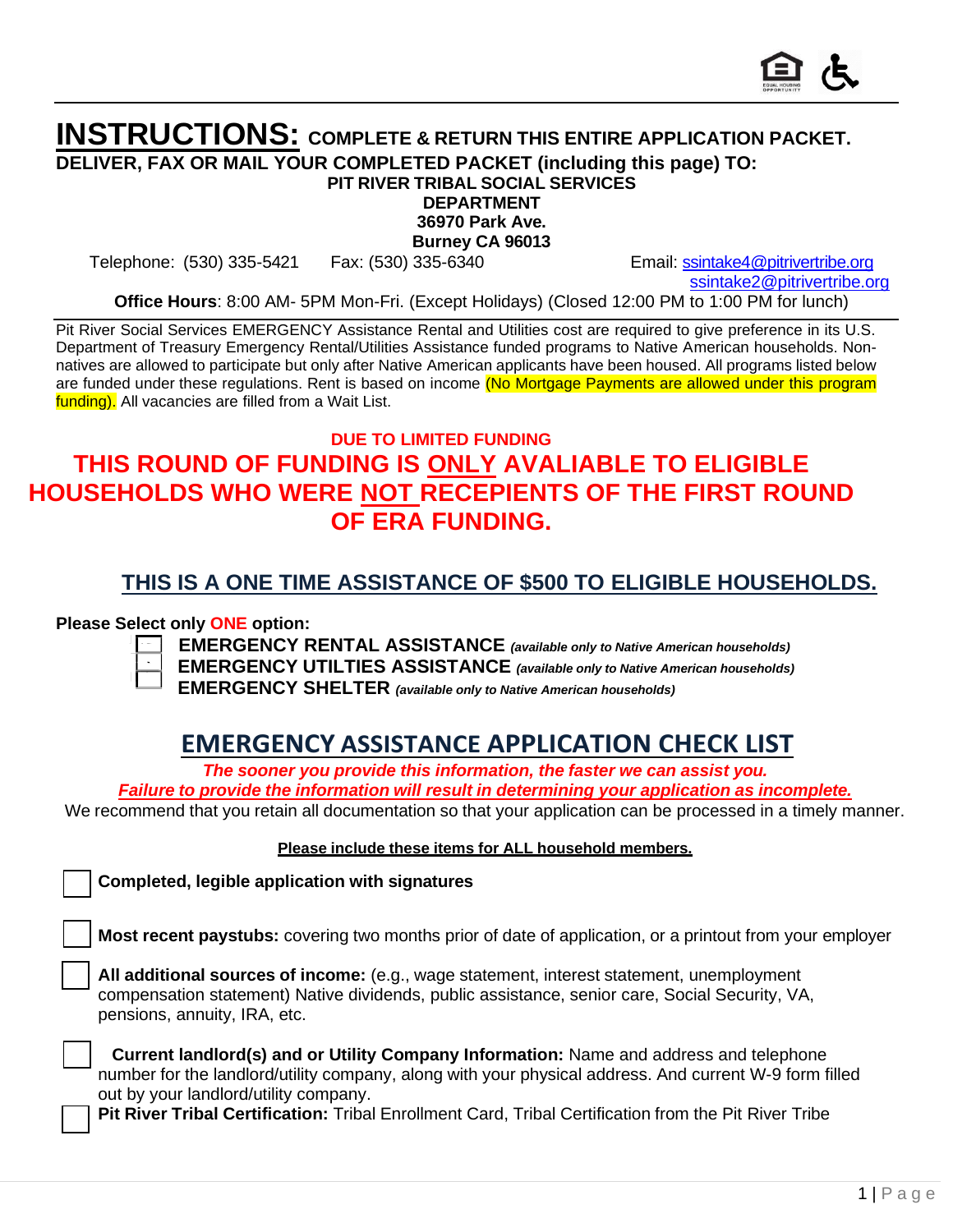#### **PIT RIVER TRIBAL SOCIAL SERVICES DEPARTMENT 36970 Park Ave. Burney CA 96013**

Telephone: (530) 335-5421 Fax: (530) 335-6340 Email: [ssintake4@pitrivertribe.org](mailto:ssintake4@pitrivertribe.org) [ssintake2@pitrivertribe.org](mailto:ssintake2@pitrivertribe.org)

# *An incomplete application will delay your eligibility.*

## **When will I hear about my application?**

You will be notified of your eligibility. Questions about your application can be answered by calling (530) 335-5421 Social Services Department or email Social Service Staff: [ssintake4@pitrivertribe.org o](mailto:ssintake4@pitrivertribe.org)r [ssintake2@pitrivertribe.org](mailto:ssintake2@pitrivertribe.org)

Pit River Social Services (PRSS) is required to give preference to Native American families/households. Non-Native American families are allowed to participate; however, Native American families will be given preference.

**Application Process**: We will conduct a preliminary evaluation of your completed application. PRSS will notify you in writing/email, and/or phone call of preliminary acceptance or denial of your application. If accepted, your name will be placed on a Waitlist based on the date and time your application was received, together with all supporting documents. Preliminary acceptance of your application only establishes a placement on our Waitlist, and does not guarantee your approval or payments. This is based on completed applications and funding sources.

*Failure to comply with this process will result in termination from the program.*

- ➢ **Instructions: Please print legibly. Complete all information, or indicate N/A if it does not apply.**
- ➢ **Failure to provide information may cause your application to be denied.**
- **1. Applicant Information (head of household):**

|                                                                                                                | Date of birth:                                                                                                 |
|----------------------------------------------------------------------------------------------------------------|----------------------------------------------------------------------------------------------------------------|
| Are you a U.S. Citizen? $\begin{vmatrix} \text{Yes} \\ \text{Yes} \end{vmatrix}$ No Are you a Native American? | Yes<br><b>No</b>                                                                                               |
| Marital Status: if you are married, is your spouse the co-applicant?                                           | Yes<br><b>No</b>                                                                                               |
|                                                                                                                |                                                                                                                |
| Current Physical residence address:<br><u>Current Physical residence</u> address:                              |                                                                                                                |
|                                                                                                                | Daytime Phone: Cell phone: Work phone:                                                                         |
|                                                                                                                |                                                                                                                |
| Name of current Employer:<br>Name of current Employer:                                                         |                                                                                                                |
|                                                                                                                | Start Date: Start Date: Start Date: Start Date: Start Date: Start Date: Start Date: Start Date: Start Date: St |
|                                                                                                                |                                                                                                                |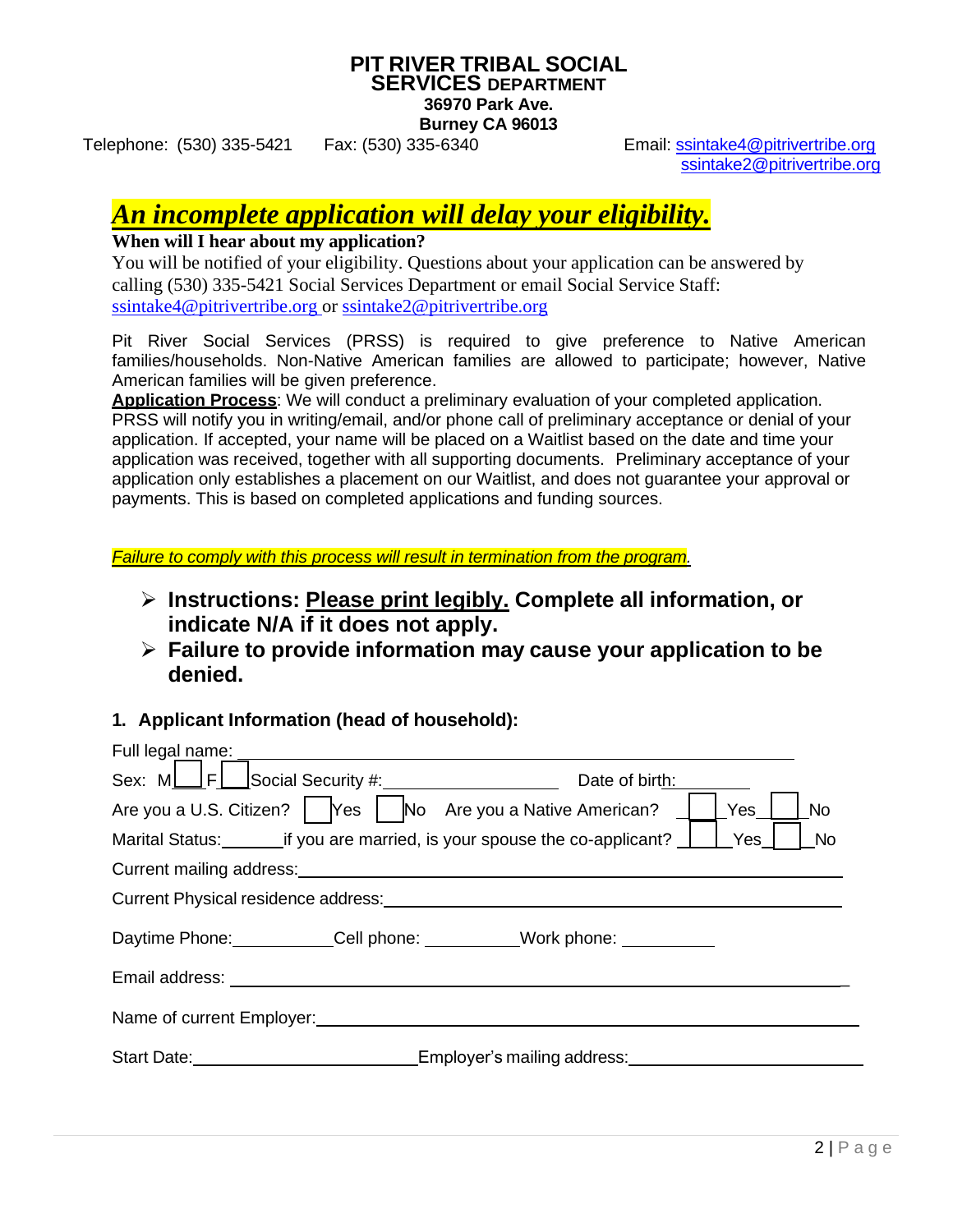| Employer's Phone Email: |  |
|-------------------------|--|
|                         |  |

Current Landlord name: Notified and the Current Landlord name: Phone:

• **List all other people who will live in the home with you. Use additional paper if necessary. Print legibly:**

| First & last name | Date of birth | Sex:<br>M or F | <b>Social security</b><br>number | <b>Relationship to</b><br>head of<br>household |
|-------------------|---------------|----------------|----------------------------------|------------------------------------------------|
|                   |               |                |                                  |                                                |
|                   |               |                |                                  |                                                |
|                   |               |                |                                  |                                                |
|                   |               |                |                                  |                                                |
|                   |               |                |                                  |                                                |
|                   |               |                |                                  |                                                |
|                   |               |                |                                  |                                                |

- **2. Household Income**: **Please indicate your gross monthly household income for all adult wage earners. State the amount earned before taxes and other withholdings**:
	- \$

Source of this income (wages, child support, public assistance, dividends, etc.): -

\$

Source of this income (wages, child support, public assistance, dividends, etc.):

**Other household income (describe or provide detail for all other income-such as PFD, insurance settlements, unemployment compensation, worker's compensation, pension or retirement, etc.)**: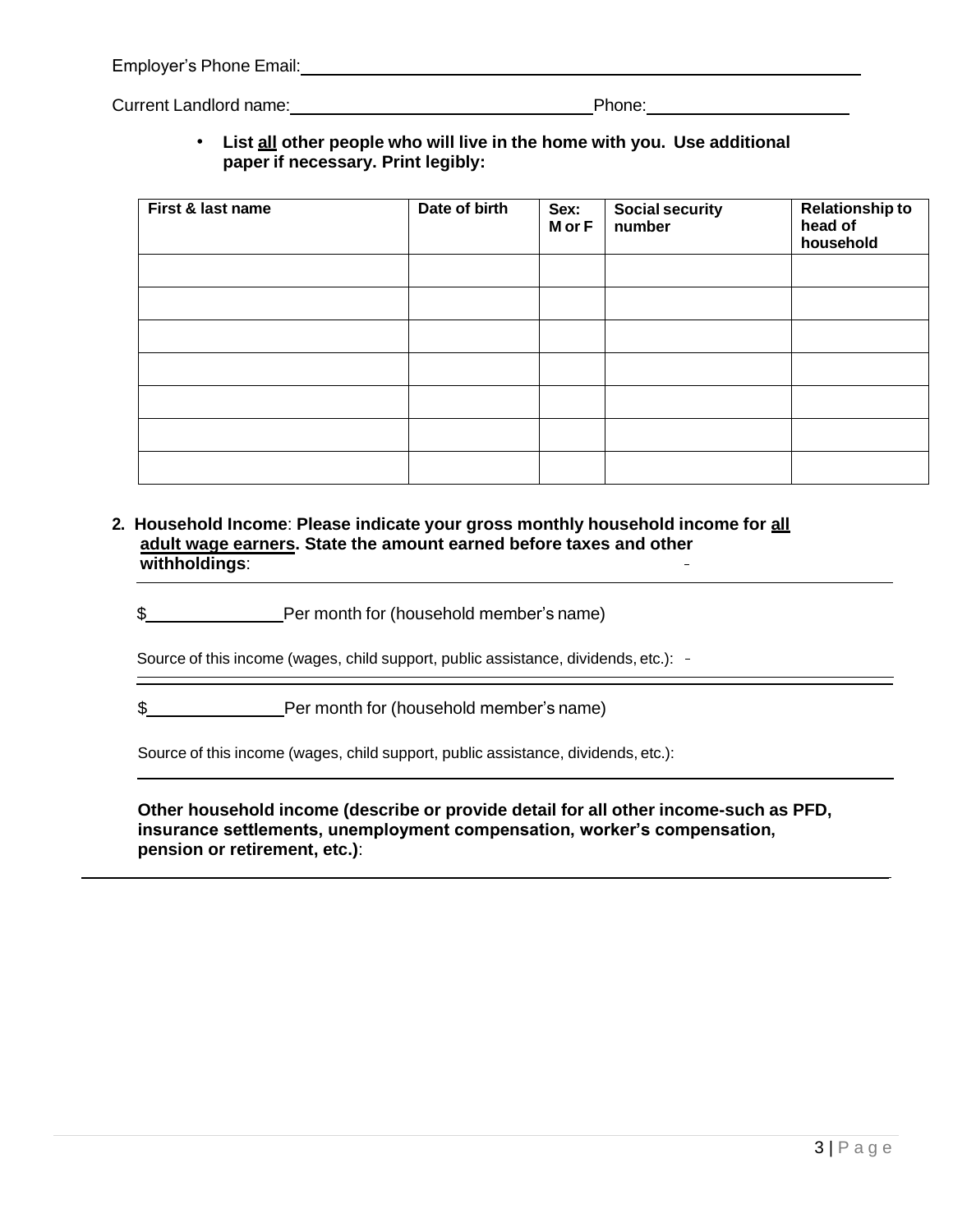Please answer all of the following questions, and provide detail as needed. If you need to provide an explanation, use additional pages if necessary. False or incomplete information may be considered as fraud and carries serious consequences that can include fines or imprisonment.

**3. What tribe is your household a member of?**

| 4. Have you or a member of your household ever participated in a federally<br>subsidized housing program? $\Box$ YES or NO $\Box$                                                                                             |
|-------------------------------------------------------------------------------------------------------------------------------------------------------------------------------------------------------------------------------|
|                                                                                                                                                                                                                               |
|                                                                                                                                                                                                                               |
|                                                                                                                                                                                                                               |
| Do you or a member of your household owe money to a current or a past landlord, including<br>any other Housing Agency or Housing Authority?     YES   NO                                                                      |
| If yes, please state to whom you owe and explain: ______________________________                                                                                                                                              |
|                                                                                                                                                                                                                               |
| If you have children under age 13, do you pay for childcare in order to work or attend school?<br>$\sqrt{\frac{1}{1}}$ YES $\sqrt{\frac{1}{1}}$ NO if yes, we may be able to factor these costs when calculating your income. |
| Provide the name and phone number of your child care provider, briefly describe the expenses &                                                                                                                                |
|                                                                                                                                                                                                                               |

Ц,